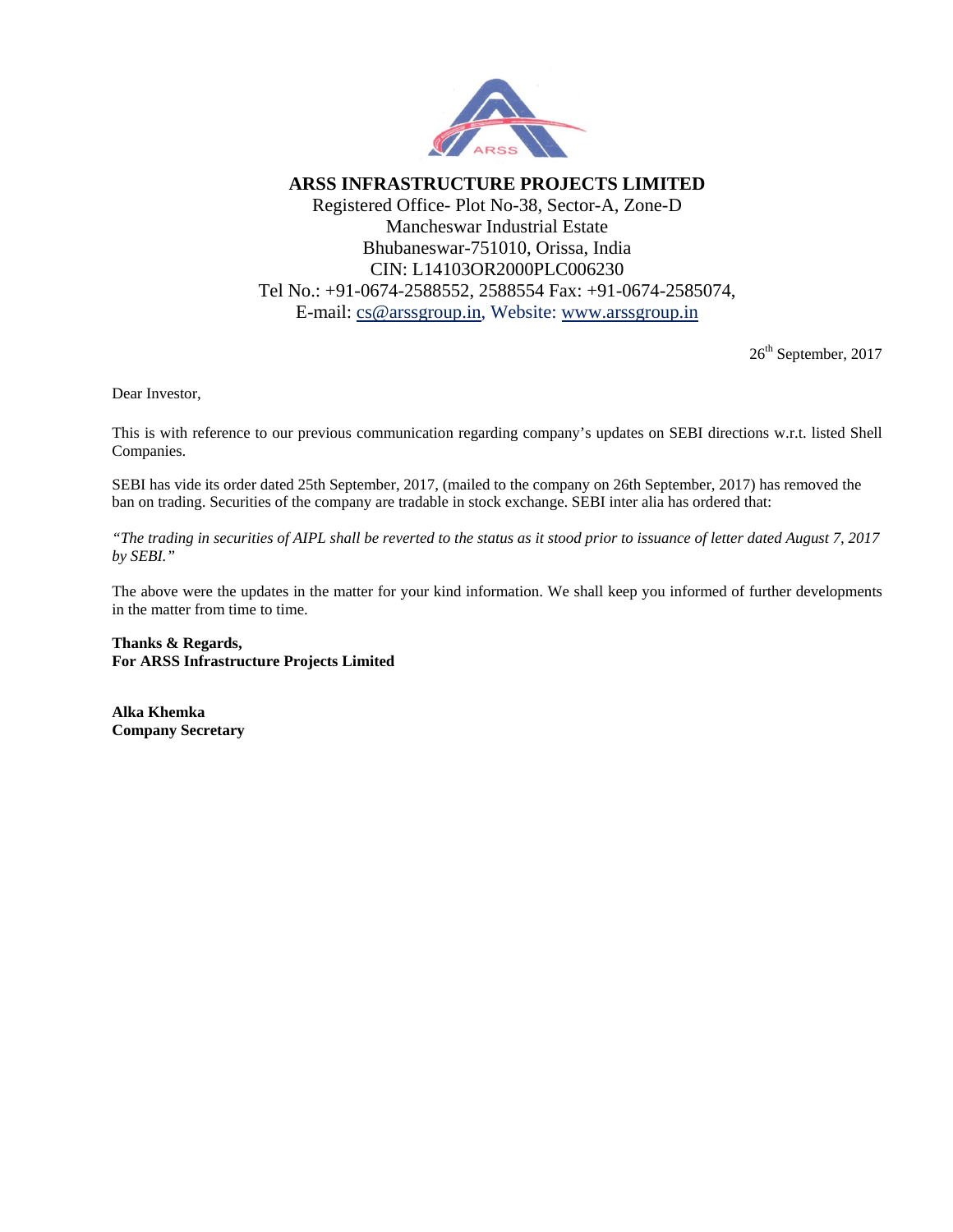# **BEFORE THE SECURITIES AND EXCHANGE BOARD OF INDIA CORAM: MADHABI PURI BUCH, WHOLE TIME MEMBER ORDER**

# **Under Sections 11, 11(4), 11A and 11B of the Securities and Exchange Board of India Act, 1992 in the matter of ARSS Infrastructure Projects Limited (PAN: AADCA4203D).**

#### **Background of case**

- 1. Securities and Exchange Board of India (hereinafter referred to as **"SEBI"**) was in receipt of a letter no. F. No. 03/73/2017-CL-II dated June 9, 2017 from the Ministry of Corporate Affairs (hereinafter referred to as **"MCA"**) vide which MCA has annexed a list of 331 shell companies for initiating necessary action as per SEBI laws and regulations. MCA has also annexed the letter of Serious Fraud Investigation Office (hereinafter referred to as "**SFIO**") dated May 23, 2017 which contained the data base of shell companies along with their inputs.
- 2. SEBI as a market regulator is vested with the duty under section 11(1) of the SEBI Act, 1992 (hereinafter referred to as **"SEBI Act"**) of protecting the interests of the investors in securities and to promote the development of and regulations of securities markets by appropriate measures as deemed fit.
- 3. SEBI was of the view that companies identified as shell companies by SFIO and MCA, were potentially involved in
	- (a) Misrepresentation, including of its financials and its business and possible violation of SEBI (Listing Obligation and Disclosure Requirements) Regulation, 2015 (hereinafter referred to as "**LODR Regulations**") and/or;
	- (b) Misusing the books of accounts/funds of the company including facilitation of accommodation entries to the detriment of minority shareholders and therefore reneging on the fiduciary responsibility cast on the board, controlling shareholders and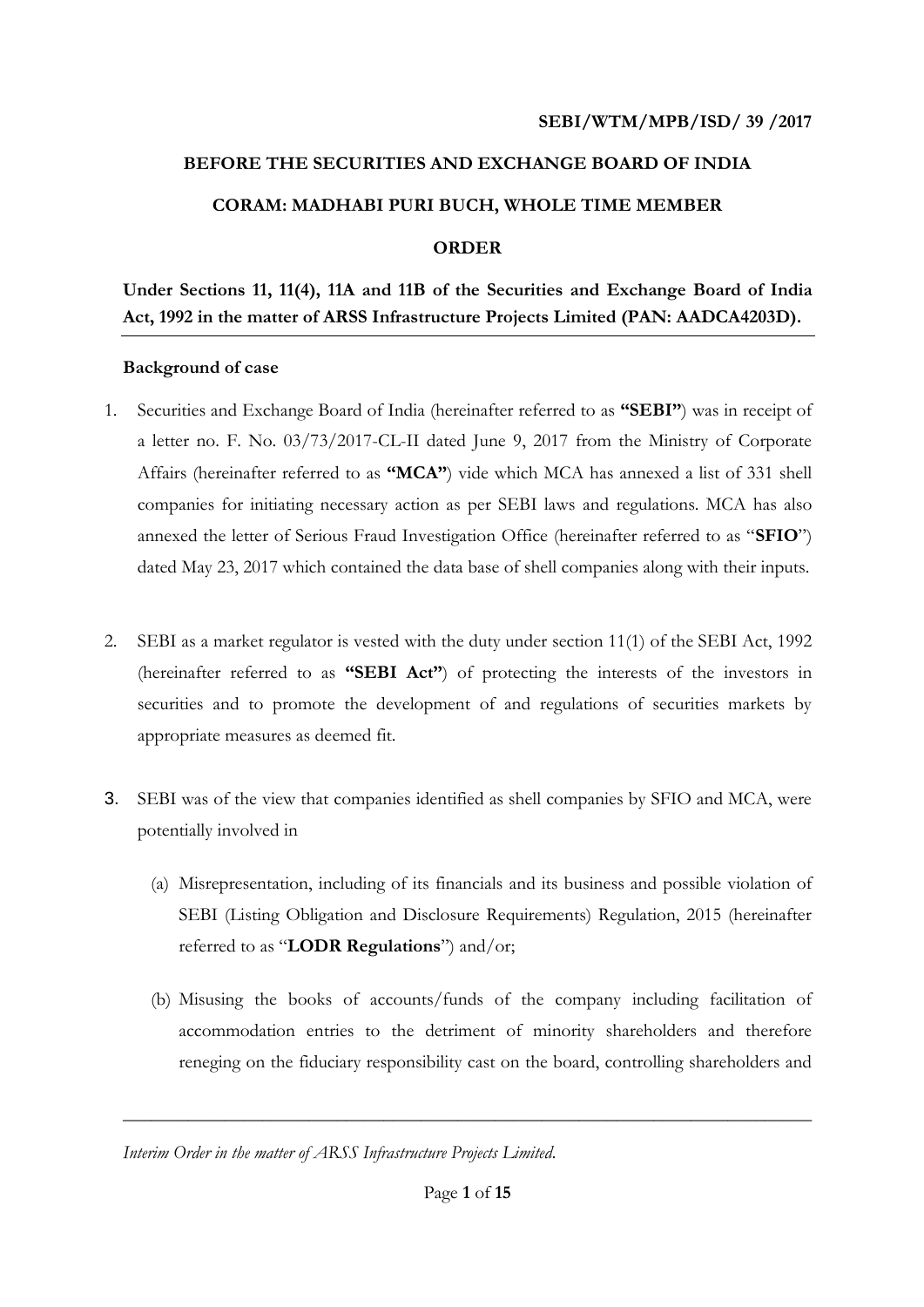key management person (KMP)

- 4. SEBI was also of the view that investors should be alerted on the possible enforcement action by various authorities which may lead to potentially significant impact on the price of the stock.
- 5. Therefore, in the interest of investors, SEBI took the pre-emptive interim measures under section 11(1) of SEBI Act, 1992, in respect of listed shell companies including **ARSS Infrastructure Projects Limited** (hereinafter referred to as **"AIPL"** / "**the Company**"), vide its letter dated August 7, 2017, based on the view stated at paragraph 3 and 4 above. SEBI placed trading restrictions on promoters/directors so that they do not exit the company at the cost of innocent shareholders. In view of the said objective, SEBI vide the said letter dated August 7, 2017 also placed the scrip in the trade to trade category with limitation on the frequency of trade and imposed a limitation on the buyer by way of 200% deposit on the trade value, so as to alert them on trading in the scrip. The said measures were initiated by SEBI pending final determination after verification of credentials and fundamentals by the exchanges, including by way of audit and forensic audit if necessary. The measures also envisaged, on the final determination, delisting of companies from the Stock Exchange, if warranted. By virtue of these measures, trading in the scrip was not suspended but allowed under strict monitoring so that investors could take informed investment decisions till SEBI and Stock Exchanges complete their detailed examination of such companies.
- 6. Pursuant to the same, BSE Limited (hereinafter referred to as "**BSE**") vide notice dated August 7, 2017, and National Stock Exchange of India Limited (hereinafter referred to as "**NSE**") vide notice dated August 7, 2017, to all its market participants initiated actions envisaged in the SEBI letter dated August 7, 2017 in respect of all the listed securities as identified by MCA and communicated by SEBI, with effect from August 8, 2017.
- 7. On August 09, 2017, SEBI further advised the Stock Exchanges to submit a report after seeking auditor's certificate, from all such listed companies, providing the status of certain aspects of the company like company's compliance requirement with Companies Act, 1956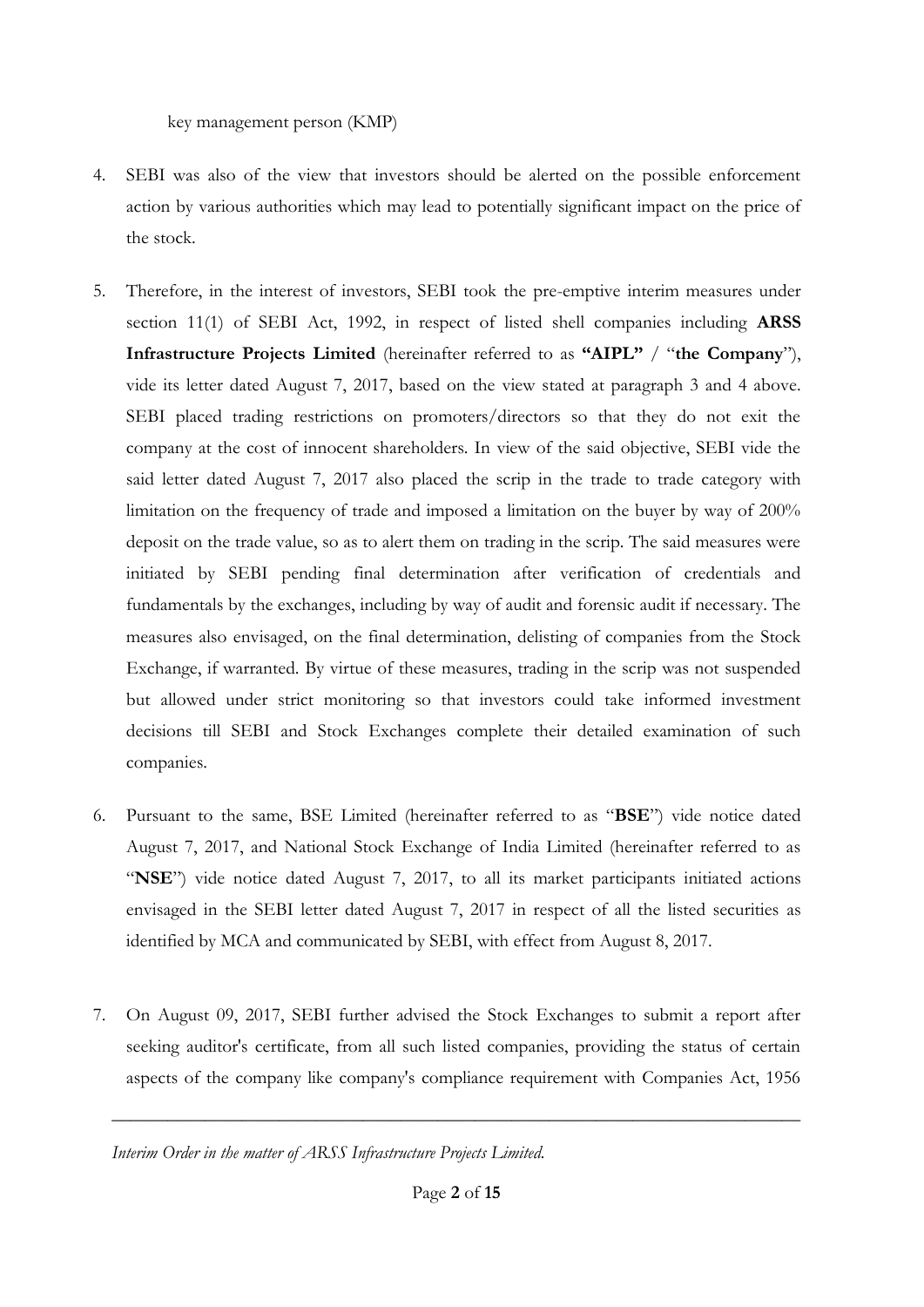whether company is a going concern and its business model, status of compliance with listing requirements, etc.

- 8. In addition to the above information, SEBI vide letter dated August 31, 2017 sought the following information from AIPL:
	- *i. "Details of contracts received and sub-contracted from/to Pearl Agrotech Corp Ltd (PACL), Pearl Green Forests Limited (PGF), M/s Rajesh Projects (India) Pvt. Ltd., M/s Aerens Goldsouk International Ltd and M/s Mahaveer Infra Engineering (P) ltd. Nature of association with the above entities. Workings of the Company in estimating the value of the contract/sub-contract, supported by documentary evidence. With respect to the sub-contracts, details of the role of the Company vis-à-vis the sub-contracted parties. The workings of the Company in accepting the subcontract and supporting documentary evidence. The profit earned out of the said projects.*
	- *ii. With respect to the above contracts, you are also requested to provide the details of completion of contracts along with the work completion certificate for the same.*
	- *iii. Details of employees on the rolls of the company, their respective roles, remuneration received qualifications and experience for the job. For ease of furnishing the information, broad categories of roles: Blue collar, Junior Management, Middle Management, Senior Management may be given in a consolidated manner."*
- 9. In the meanwhile, aggrieved by the aforesaid letters/Notice dated August 07, 2017 issued by SEBI and BSE, AIPL filed an Appeal No.212 of 2017 before the Hon'ble Securities Appellate Tribunal (hereinafter referred to as "**SAT**"). The Hon'ble SAT vide Order dated September 11, 2017 directed the following:

*"…we direct SEBI to consider the appeal itself as a representation made by the appellant and dispose of the same on merits. Counsel for the appellant states that the information sought by SEBI vide letter dated August 31, 2017 would be furnished by the appellant to SEBI by tomorrow i.e. September 12, 2017. Subject to the appellant furnishing above information by September 12, 2017, we direct SEBI to dispose of the above representation within a period of two weeks from today."*

10. The Hon'ble SAT vide Order dated August 10, 2017 in the matter of *J. Kumar Infra Projects Limited vs. SEBI* held that the measures taken by SEBI vide its letter dated August 07, 2017 was in the nature of quasi-judicial order and the same has been passed without investigation.

*Interim Order in the matter of ARSS Infrastructure Projects Limited.*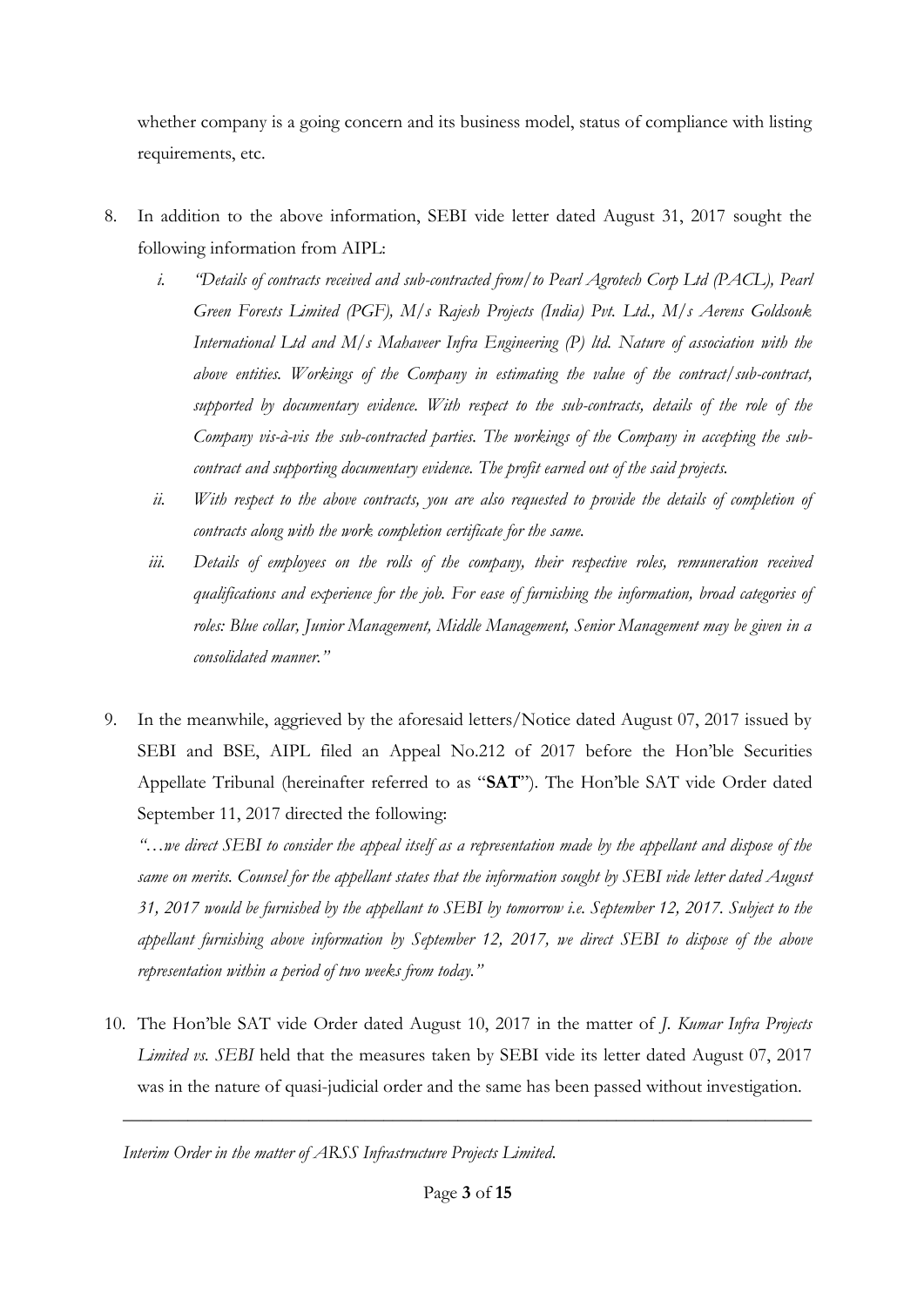In this regard, it is pertinent to mention that without prejudice to the powers enumerated in section 11(1) of SEBI Act, SEBI has been granted power under section 11(4) and 11B of SEBI Act, 1992 to pass order in the interests of investors or securities market by taking any of the measures enumerated therein either pending investigation or inquiry or on completion of such investigation or inquiry. The inquiry under section 11B of the SEBI Act can also be caused to be made by SEBI.

## **Hearing and Reply:**

- 11. Pursuant to the decision of Hon'ble SAT that the communication of SEBI dated August 7, 2017 is in the nature of quasi-judicial order, SEBI vide communication dated September 14, 2017, granted an opportunity of hearing to AIPL on September 15, 2017. Mr. Kunal Katariya, Counsel and Mr. Saurabh Misra Advocate along with Mr. R.R.Singh, Assistant V.P., Mr. Pattanaik, CFO of AIPL, Authorized Representatives (collectively referred to as **"ARs**") appeared for AIPL and made *inter alia* the following oral submissions:
	- i. The Company is ongoing entity with approximately 780 employees;
	- ii. It is not a shell company and working for the last 17 years;
	- iii. It has been a listed company since 2010 and has public shareholding of almost 81%.
- 12. AIPL was also advised to submit the following additional information by September 20, 2017:
	- *1. Details of contracts received and sub-contracted from/to Pearl Agrotech Corp Ltd (PACL), Pearl Green Forests Limited (PGF), M/s Rajesh Projects (India) Pvt. Ltd., M/s Aerens Goldsouk International Ltd and M/s Mahaveer Infra Engineering (P) ltd. Nature of association with the above entities. Workings of the Company in estimating the value of the contract/sub-contract, supported by documentary evidence. With respect to the sub-contracts, details of the role of the Company vis-à-vis the sub-contracted parties. The workings of the Company in accepting the sub-contract and supporting documentary evidence.*
	- *2. Reconciliation of revenue (Net Sales/Income from Operation) over those years from above contracts village/Khasra no. wise for the works done.*
	- *3. In audited report on quarterly financial results and year to date results of the company ended 31stMarch, 2017, the auditor inter-alia specified that "In absence of relevant records, contract-wise*

*Interim Order in the matter of ARSS Infrastructure Projects Limited.*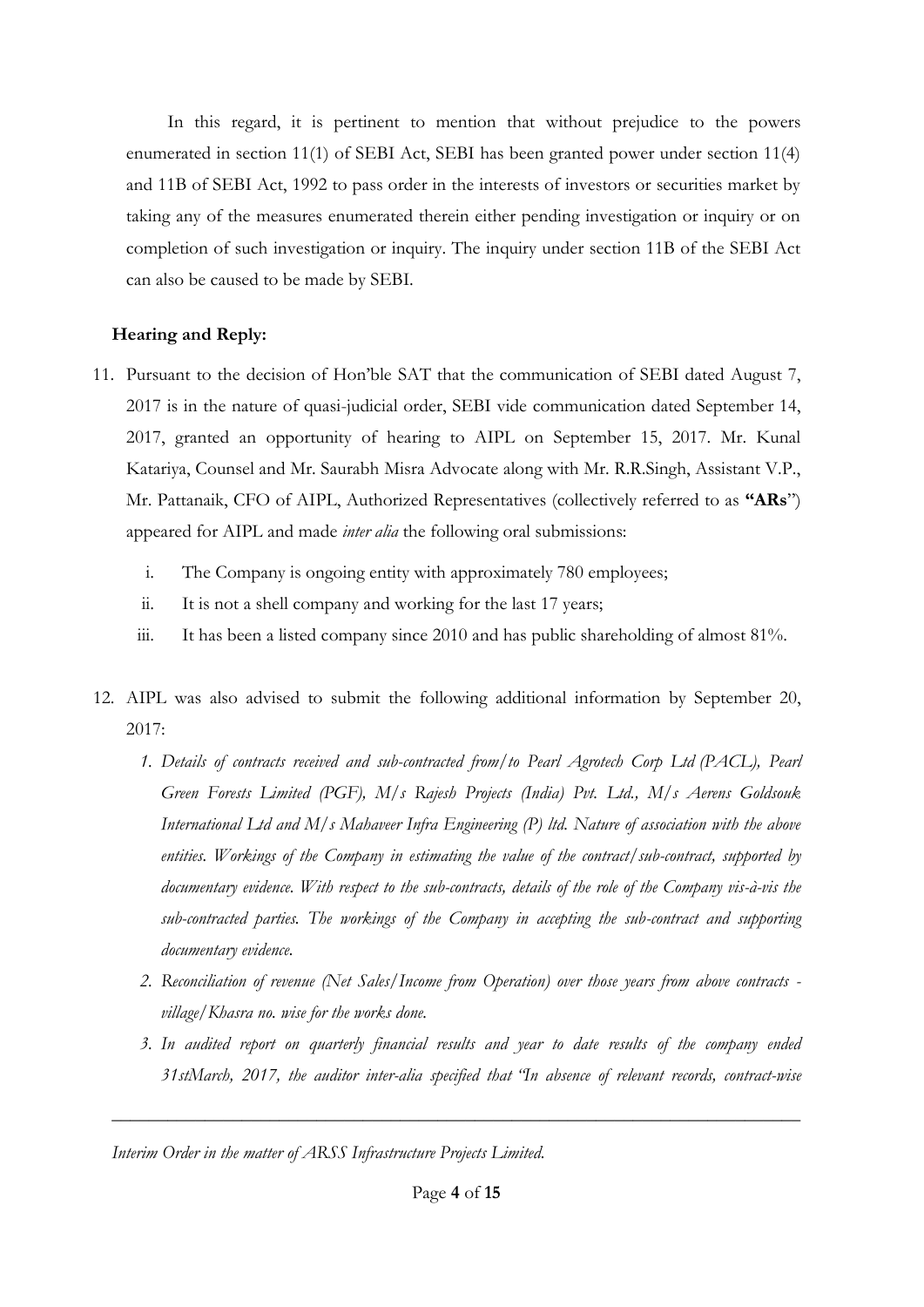*surplus/loss has neither been ascertained nor recognized in compliance with the requirements of para 34 and 35 of AS-7 (Construction Contracts) issued by the Institute of Chartered Accounts of India". Furnish the explanation for the same and confirm if the non-compliance has been subsequently remediated.*

- *4. Completion certificate from the counter parties for the all the contracts mentioned above.*
- *5. The company vide its letter dated 12thSeptember, 2017 while replying to point no.2 of SEBI's letter dt.31st August, 2017 has referred Annexure C. Furnish which projects are these (mentioned in annexure C), breakup and backup documents for the earmarked site.*
- *6. The company's Bank statement(s) for FY 2016-17.*
- *7. In FY 2016-17, the company has written-down the debtors by Rs.93.06 crores. Furnish the full list of debtors, nature of contracts, back up documents and provide details as to whether those entities/companies were related to AIPL or any directors/promoters if any.*
- *8. No interest has been accounted for on loan outstanding of Rs.1,471.00 crore to profit and loss account for the quarter ended 31 March, 2017 resulting in understatement of loss to the extent. Furnish the full list of lenders of loan documents along with explanation.*
- *9. Short term loans and advances (as at 31 March, 2017) has increased to Rs.461.31 crore. Furnish the full details along with full backup documentation / documentary evidence, link with business, schedule of payment of principal and interest i.e. payment terms, whether paid in time or not and association with promoter/director of the company, if any.*
- *10. Non-current investments (as at 31 March, 2017) Rs.42.56 crore. Furnish the full details along with full backup documentation / documentary evidence, link with business and association with promoter/director of the company, if any.*
- *11. The company has also been asked to submit an Affidavit from*
	- *a. Mr.S.K. Pattanaik(CFO) stating*
		- *i. Whether he has at any time been questioned by Income Tax Department or any Govt./Regulatory authorities. In the course of questioning, whether he has made any statement including but not limited to the dealings of the AIPL with Pearl Agrotech Corp Ltd (PACL), Pearl Green Forests Limited (PGF), M/s Rajesh Projects (India) Pvt. Ltd., M/s Aerens Goldsouk International Ltd and M/s Mahaveer Infra Engineering (P) Ltd. and if yes, what such statement was.*

*Interim Order in the matter of ARSS Infrastructure Projects Limited.*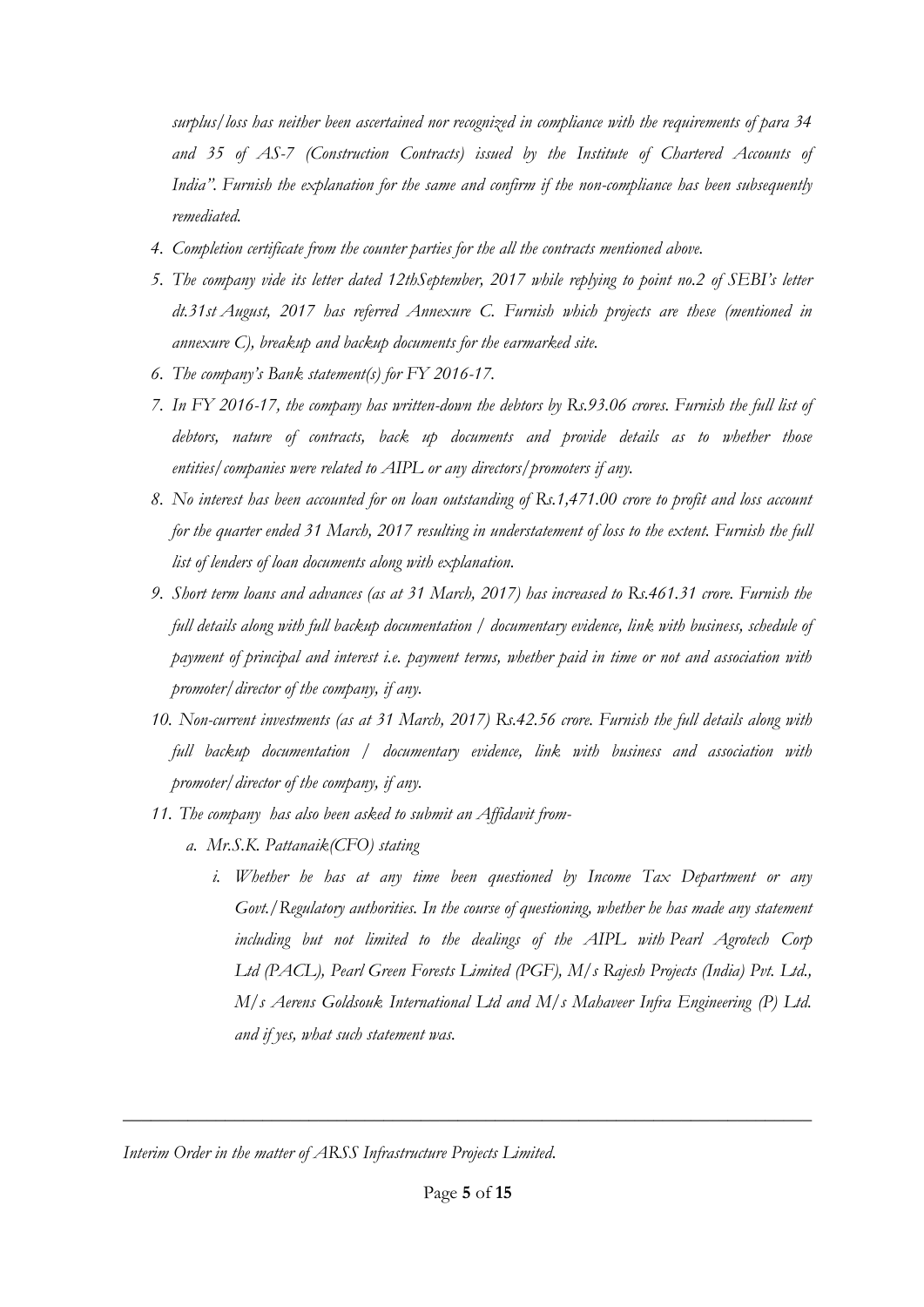- *ii. With regard to AIPL's contracts/transactions with the aforementioned companies (including sub contract) from whom Mr. S K Pattanaik was taking instructions (if any).*
- *b. Mr Sunil Agarwal (Chairman)\* stating:*
	- *i. Whether at any time he was aware of the statements made by Mr. S K Pattanaik to Income Tax/Govt./Regulatory authorities. If yes, what action he took subsequent to knowledge of the same.*
	- *ii. In terms of discussions & negotiations with the aforementioned companies (including sub contracts), whether he participated directly/indirectly in such interactions and negotiations and who else was participating with him.*

*\* (Subhash Agarwal is the actual Chairman, however, while sending letter it was mentioned as Sunil Agarwal)*

SEBI vide email dated September 16, 2017 has also advised AIPL to furnish the aforesaid information by September 20, 2017.

- 13. In response, AIPL vide its letters dated September 12, 2017 and September 20, 2017 submitted *inter alia* the following details/information:
- i. As regards reply to Query 1 AIPL submitted the following:
	- a) Work order dated April 05, 2007 between Pearl Agrotech Corp Ltd (hereinafter referred to as "**PACL**") and AIPL for agricultural land leveling work for village Devgarh, Teh. Dabra, Distt. Gwalior, M.P.; Ledger account of PACL for the financial years 2007-08 to 2010-11;
	- b) Work order cum agreement dated June 1, 2010 between PACL and AIPL along with details of agricultural land at M.P. mentioning 276 sites labelled as villages having area totaling to 84,84000 Cum.;
	- c) Work order cum agreement between Rajesh Projects (India) Pvt. Ltd and AIPL dated December 1, 2010 mentioning 12 sites labelled as villages having area totaling to 19.63 lakh Cum.; Ledger account of Rajesh Projects (India) Pvt. Ltd. for the financial year 2010-11;
	- d) Work order cum agreement between Aerens Goldsouk International Ltd and AIPL dated January 05, 2011 mentioning 657 sites labelled as villages having area totaling to 30.97 lakh Cum.; Ledger account of Aerens Goldsouk International Ltd. for the

*Interim Order in the matter of ARSS Infrastructure Projects Limited.*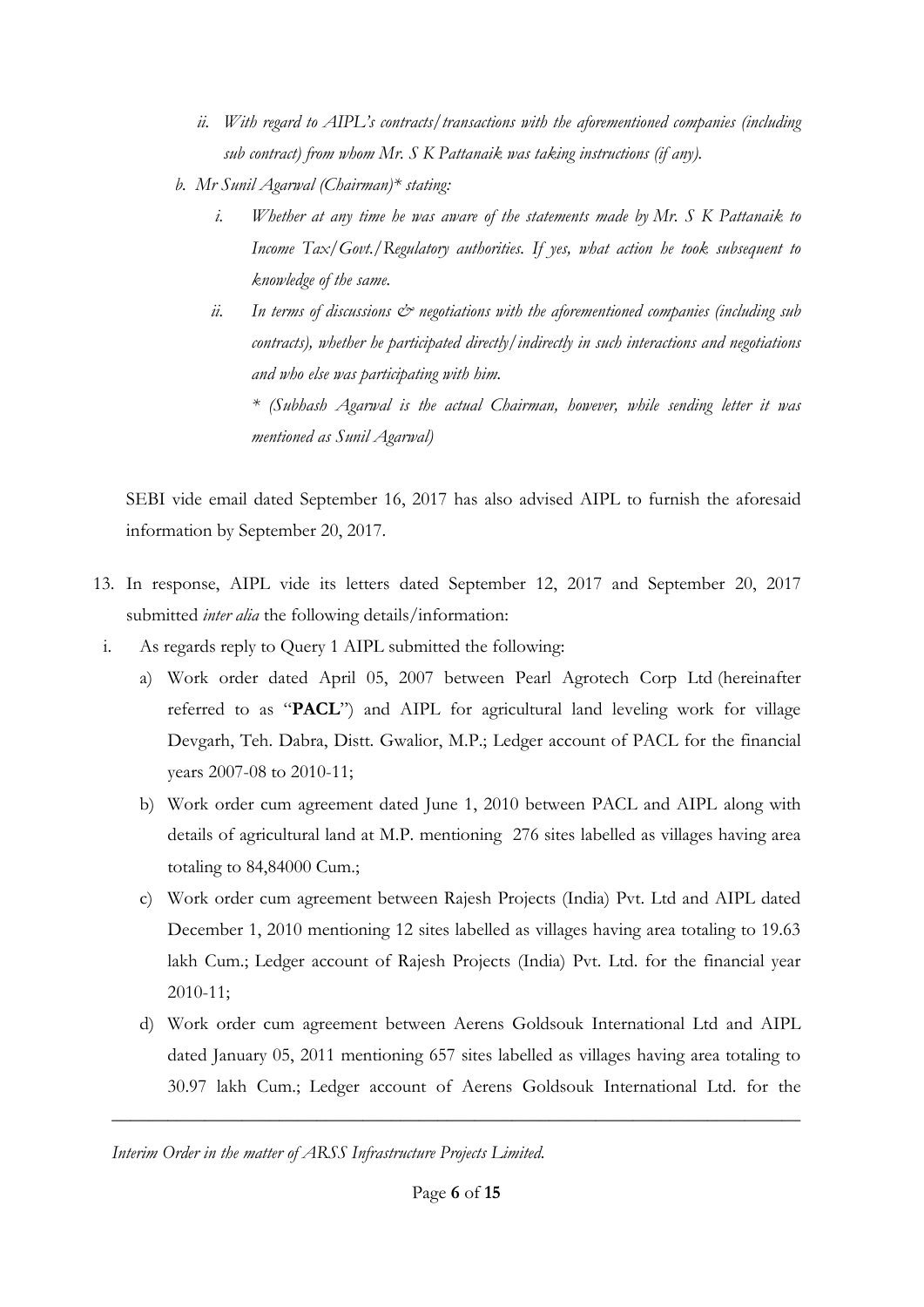financial year 2010-11;

- e) Work order cum agreement between Mahaveer Infra Engineering (P) Ltd and AIPL dated August 04, 2010 mentioning 47 sites labelled as villages having area totaling to 8.64 lakh Cum.; Ledger account of Mahaveer Infra Engineering (P) Ltd for the financial year 2010-11;
- ii. As regards reply to Query 2, AIPL stated that it has not kept the details and hence presently not available;
- iii. As regards reply to Query 3, AIPL stated that the details are not available contract wise with the company. They undertake that henceforth, they shall take all due care in compliance with the qualification;
- iv. As regards reply to Query 4, AIPL stated that Company has not obtained completion certificates for the aforesaid projects;
- v. As regards reply to Query 5, AIPL submitted the work orders and other orders/agreements are not presently available with the company;
- vi. As regards reply to Query 6, AIPL submitted Bank statement(s) for the FY 2016-17.
- vii. As regards reply to Query 7, AIPL submitted the list of debtors for whom it has written down the debt, amount, nature of contract and their relationship with the company.
- viii. As regards reply to Query 8, AIPL submitted that the Company has not considered the interest on loan outstanding as all their accounts have become NPAs. Subsequently, they have given proposals of one time settlement to lenders, which is under consideration and negotiations are going on. Hence, they have not charged any interest on P&L account. They have enclosed the interest calculation for the same.
- ix. As regards reply to Query 9, AIPL submitted the list/breakup of the Short term Loans and advances along with narrative details of the respective parties.
- x. As regards reply to Query 10, AIPL submitted the unquoted investments in subsidiaries, companies under same management and Joint ventures amounting to Rs. 42.4 crores and remaining Rs. 0.14 crore in national saving certificates, its amount and the remarks for the same;
- xi. As regards reply to Query 11, AIPL submitted the Affidavit of Mr.S.K. Pattanaik, vide which he has submitted *inter alia as under:*
	- i. He has received a notice u/s 91 of Cr. PC from CBI vide its notice no

*Interim Order in the matter of ARSS Infrastructure Projects Limited.*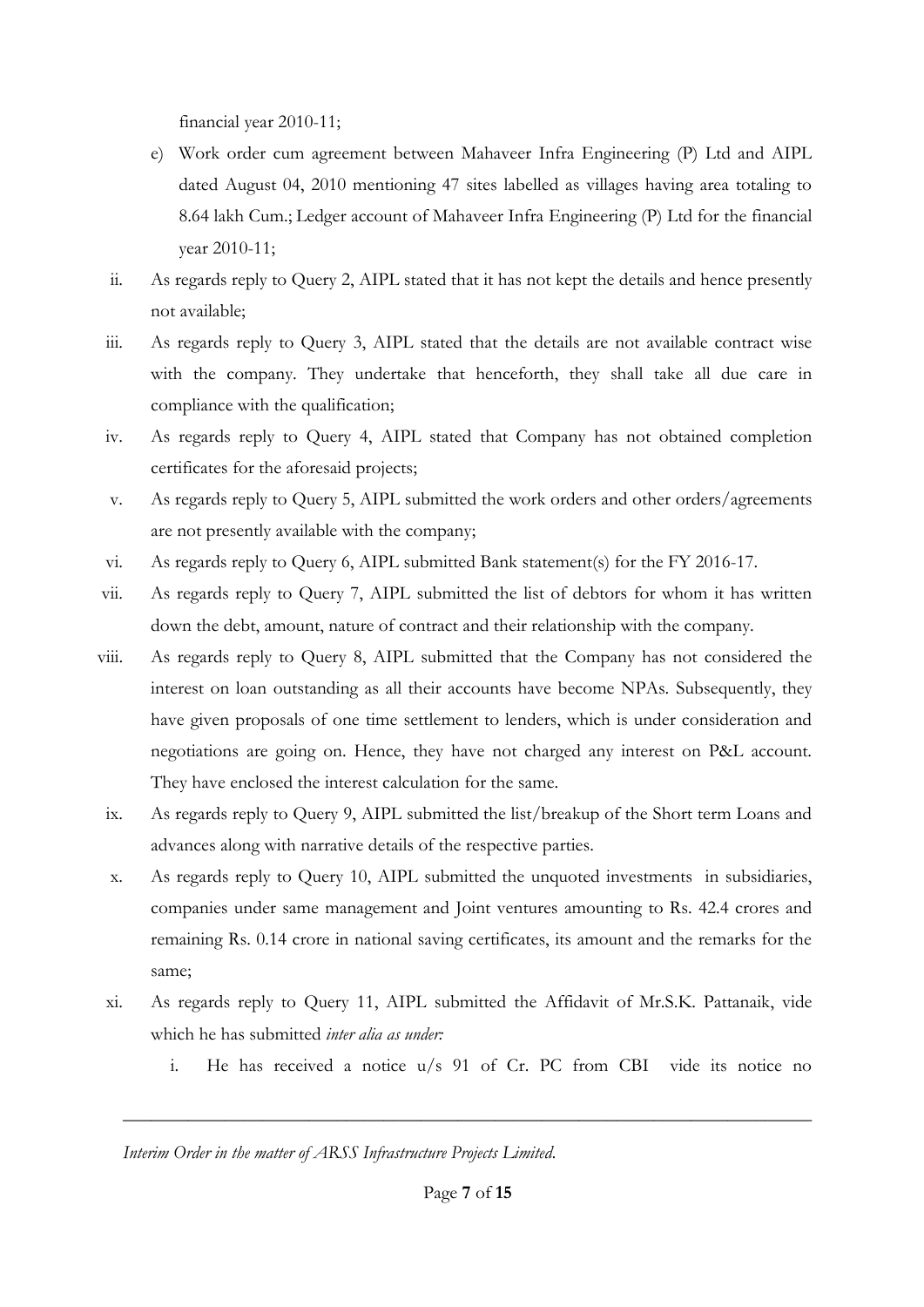RC.BD1/2014/E/0004 to appear at HO in New Delhi on March 17, 2015 and he produced documents in relation to the transactions carried out by PACL and PGF.

- ii. He also stated that the contracts from PACL and PGF were subcontracted by AIPL at profit margin of 1.5% to 2%.
- iii. He was also summoned vide summons from Office of Commissioner Central Exice, Customs and Service Tax, Bhubaneshwar to appear before Superintendent (Preventive) (Investigative Officer) with the direction to submit documents and give his statement. He stated that since Shri Bishnu Caharan Maharana, Manager (Taxation) was dealing with the taxation matters, he authorised him to appear before the Superintendent (Preventive) to submit required documents and to give clarification.
- iv. He also stated that with regard to AIPL's contracts/transactions with the aforementioned companies (including sub contract) he was taking instructions from Mr. Subhash Agarwal, the Chairman of AIPL.
- xii. As regards reply to Query 12, AIPL submitted the Affidavit of Mr Subhash Agarwal (Chairman), vide which he has submitted *inter alia as under:* He was aware of the statements made by Mr. S K Pattanaik, CFO of AIPL, on March 17, 2015 to CBI, Head office, New Delhi in respect of notice served to him u/s 91 of Cr. PC by CBI vide its notice no. RC.BD1/2014/E/0004.

With regard to AIPL's contracts/transactions with the aforementioned companies (including subcontract), he participated directly in such interactions and negotiations.

- xiii. Apart from the abovementioned details/information, AIPL has also furnished the following:
	- $\triangleright$  Form 26 AS of Income Tax for the FY 2016-17
	- $\triangleright$  List of sub-contractors without backup documents which mentions few companies like "Khushal Infotech Pvt Ltd", "Sai Baba Marketing", "Rio de denim".
	- The details of employees on its rolls and details of PF contribution made by the company for January 2017 to June 2017.
	- $\triangleright$  Fire certificate mentioning that there was a fire accident at Plot no 38, Sector A, Zone D, Mancheswar Industrial estate, Bhubaneshwar, Khurda on 29.10.2013 at 23:40 hrs and AIPL was affected by the fire.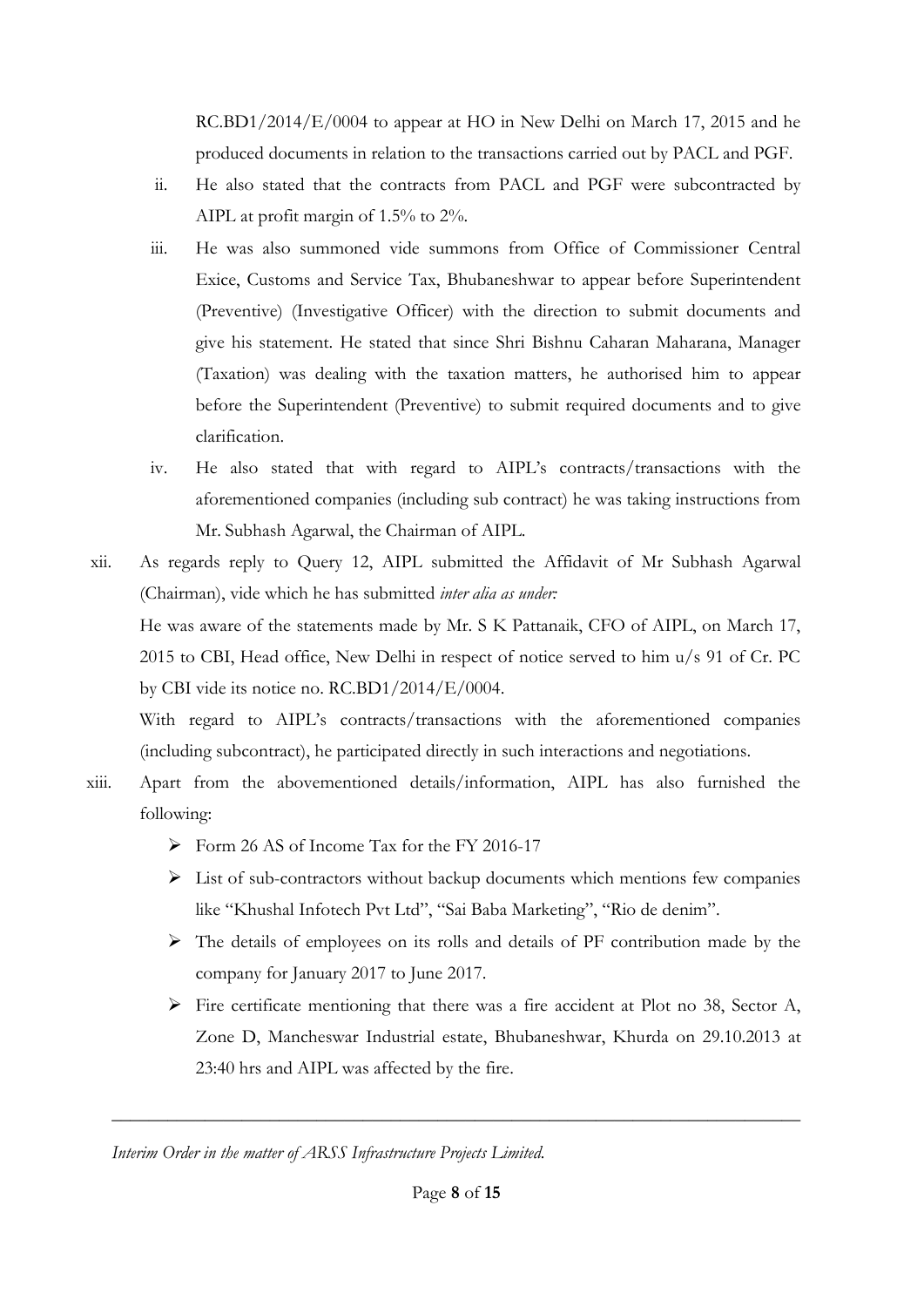## **Consideration:**

- 14. On perusal of the materials available on record, the following *prima facie/* potential issues arise for consideration:
	- *i. Whether there is prima facie evidence of misrepresentation including of its financials and/or its business and possible violation of LODR Regulations by the company.*
	- *ii. Whether there is prima facie evidence to show that the company is misusing the books of account/funds including facilitation of accommodation entries to the detriment of minority shareholders and therefore the board, controlling shareholders and KMP are reneging on the fiduciary responsibility cast on them.*
	- *iii. In view of the determination on the above issues, pursuant to SAT Appeal and the order of SAT in the said appeal, whether, in view of the representation of the Company, the action envisaged in SEBI letter dated August 7, 2017 needs reconsideration.*
- 15. On the basis of documents available on record, my observations on above issues are as under:

**Issue No. 1.** Whether there is prima facie evidence of misrepresentation including of its financials and/or its business and possible of violation of LODR Regulations by the company.

**Issue No. 2.** Whether there is *prima facie* evidence to show that the company is misusing the books of account/funds including facilitation of accommodation entries to the detriment of minority shareholders and therefore the board, controlling shareholders and KMP are reneging on the fiduciary responsibility cast on them.

- 16. (a) Based on the replies given by the company in response to SEBI's queries, *prima facie* observations are as under:
	- i. From the details furnished by AIPL with respect to contracts received and subcontracted from/to PACL, Pearl Green Forests Limited (hereinafter referred to as "PGFL"), M/s Rajesh Projects (India) Pvt. Ltd., M/s Aerens Goldsouk International Ltd and M/s Mahaveer Infra Engineering (P) Ltd, the following are noted:
		- As regards the nature of association with the abovementioned entities AIPL submitted that they maintained an Arm's length business association.

*Interim Order in the matter of ARSS Infrastructure Projects Limited.*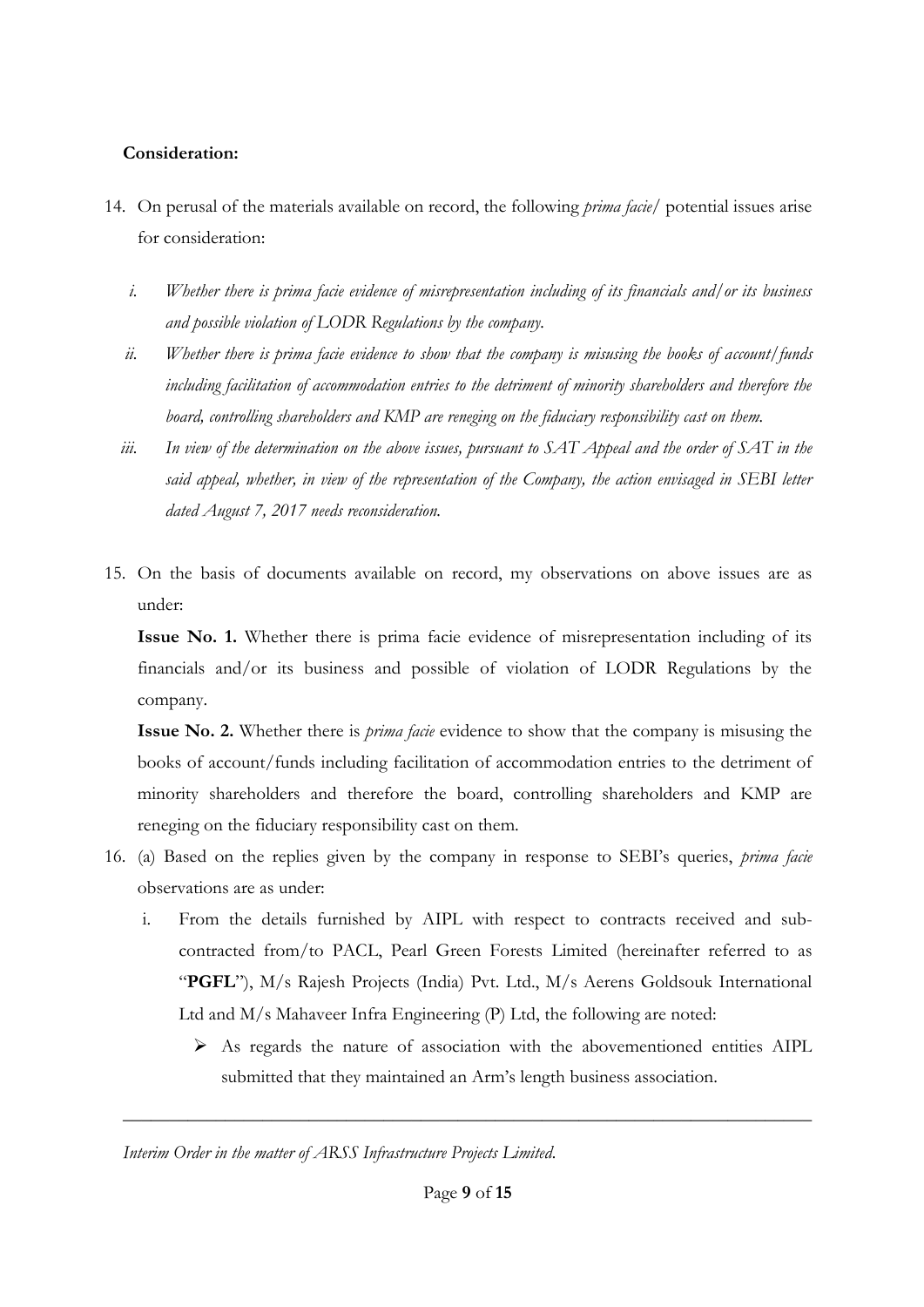- In the case of Work order dated 05/04/2007 between PACL India and AIPL for agricultural land leveling work for village Devgarh, Teh. Dabra, Distt. Gwalior, MP, which mentions completion period till March 2008, specific survey number/khata number/ khasra number/plot details were not provided by AIPL.
- Though an Auditors certificate dated August 31, 2010 is furnished, it did not contain specific contract details such as starting date and ending date of contract Contract's status as on the auditor's certificate date i.e. August 31, 2010.
- Similarly, in the case of work orders between AIPL and PGFL, M/s Rajesh Projects (India) Pvt. Ltd., M/s Aerens Goldsouk International Ltd and M/s Mahaveer Infra Engineering (P) Ltd, etc., specific survey number/khata number/khasra number/plot details, nor any visit reports by the officials, were not provided by AIPL.
- AIPL did not submit the details of completion of contracts along with the work completion certificate of any of its aforesaid contracts/sub-contracts. AIPL stated that "*it has not obtained the completion certificate for the aforesaid projects."*
- $\triangleright$  AIPL has also failed to furnish the details to ascertain the aforesaid contract and its value estimation.
- $\triangleright$  As regards workings of the Company in estimating the value of the contract/subcontract, supported by documentary evidence, it is noted that the Company has submitted that *"Depending on the scope and scale of the work, the company through its officers make estimates and assessments, on the basis of the terms of contracts received."*
- $\triangleright$  AIPL has also mentioned that "it normally does not receive the work on subcontract basis. Company gives the work on sub-contract on piece meal basis". AIPL has submitted a list of sub-contractors without backup documents which mentions few companies like "Khushal Infotech Pvt Ltd", "Sai Baba Marketing", "Rio de denim". From the perusal of the nature of business of these companies, it do not appear to be involved in the business of land leveling work or earth work for development of agriculture land.
- AIPL mentioned "the profit earned out of the said projects as approximately 1% - 2% of contract value", however, project wise profitability is not ascertainable.

*Interim Order in the matter of ARSS Infrastructure Projects Limited.*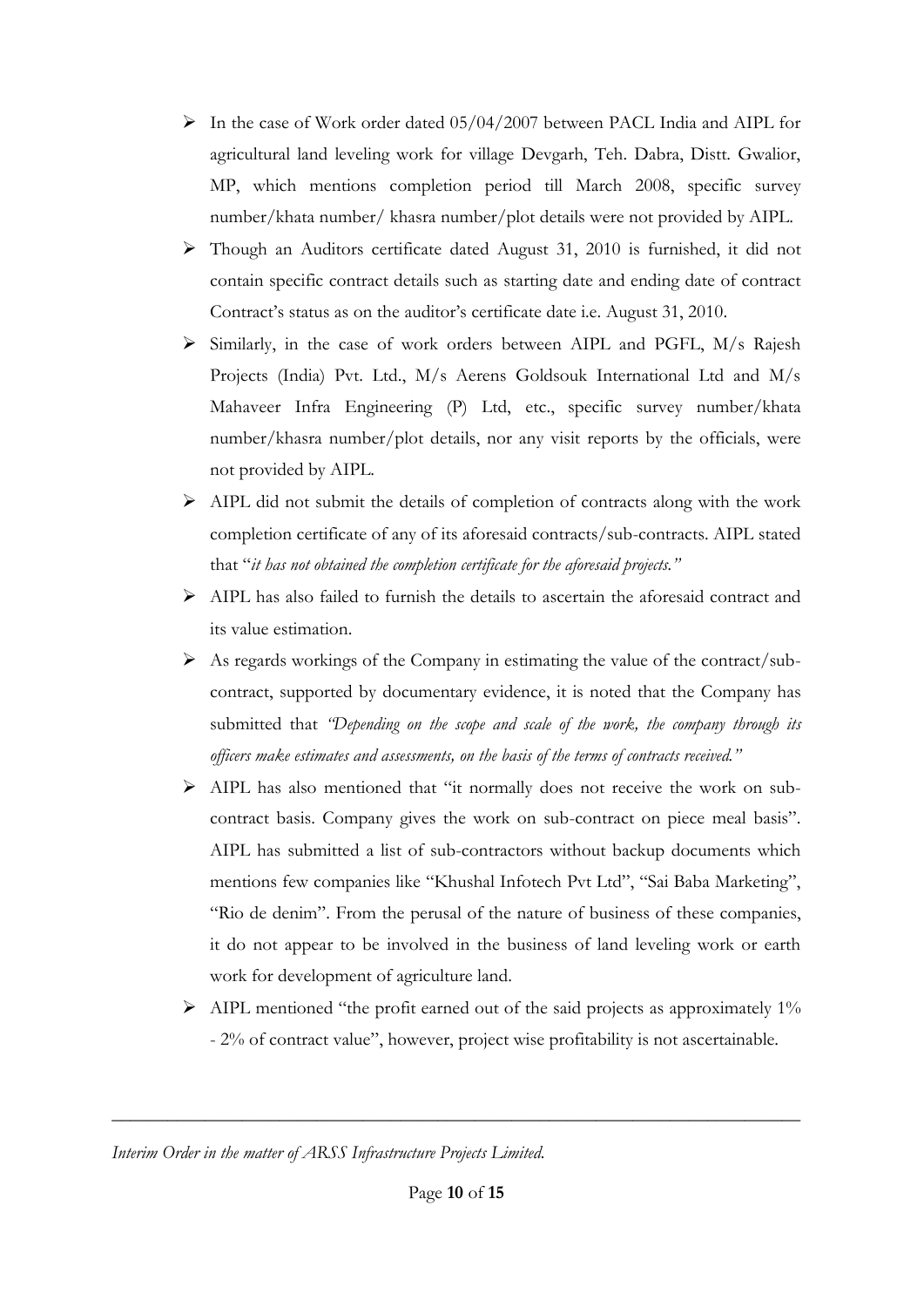ii. AIPL has also submitted a fire certificate with respect to the fire accident at Plot no 38, Sector A, Zone D, Mancheswar Industrial estate, Bhubaneshwar, Khurda on 29.10.2013. Though AIPL claims to be affected by the fire, it is noted that from the Annual Report 2013-14, that AIPL did not mention about any of its records being destroyed.

Considering the fact that AIPL was unable to furnish the completion certificate for any of the contracts, it provided only the village names in the contract and no actual plot details/Khasra number and its auditor certificate was not mentioning the contract name and contract start date/status and end date nor any visit reports, I am of the view that there is scope for suspicion as to whether the company has actually executed the projects or not.

iii. It is also pertinent to mention that AIPL mentioned about two contracts from PACL worth Rs 163.47 crores in year 2007 and 2010. In this context it is to be noted that SEBI carried out investigation in the matter of PACL and during the course of investigation, it was found that PACL had mobilized funds from its customers to the tune of Rs.49,100 crores till June 15, 2014. Further, recovery proceedings and adjudication proceedings have been initiated against the company and its directors.

As regards the works undertaken by AIPL with PACL, it is noted that AIPL did not submit the completion certificate for these contracts nor any supporting documentary evidence of actual work carried out. Further AIPL did not provide any working done by the Company for accepting the contracts from PACL, PGFL, M/s Rajesh Projects (India) Pvt. Ltd., M/s Aerens Goldsouk International Ltd and M/s Mahaveer Infra Engineering (P) Ltd. nor for subcontracting the same to other entities.

- *iv.* In view of the above, the following are *prima facie* noted :
	- AIPL was unable to furnish the completion certificate for any of the aforesaid contracts;
	- AIPL did not maintain/provide the contract wise revenue reconciliation for the years in which the aforementioned projects were undertaken;
	- AIPL's contracts did not have mention of plot number/survey number/khata number/khasra number/visit reports in the work order/agreement worth crores generating suspicion on whether the contract was actually undertaken or not and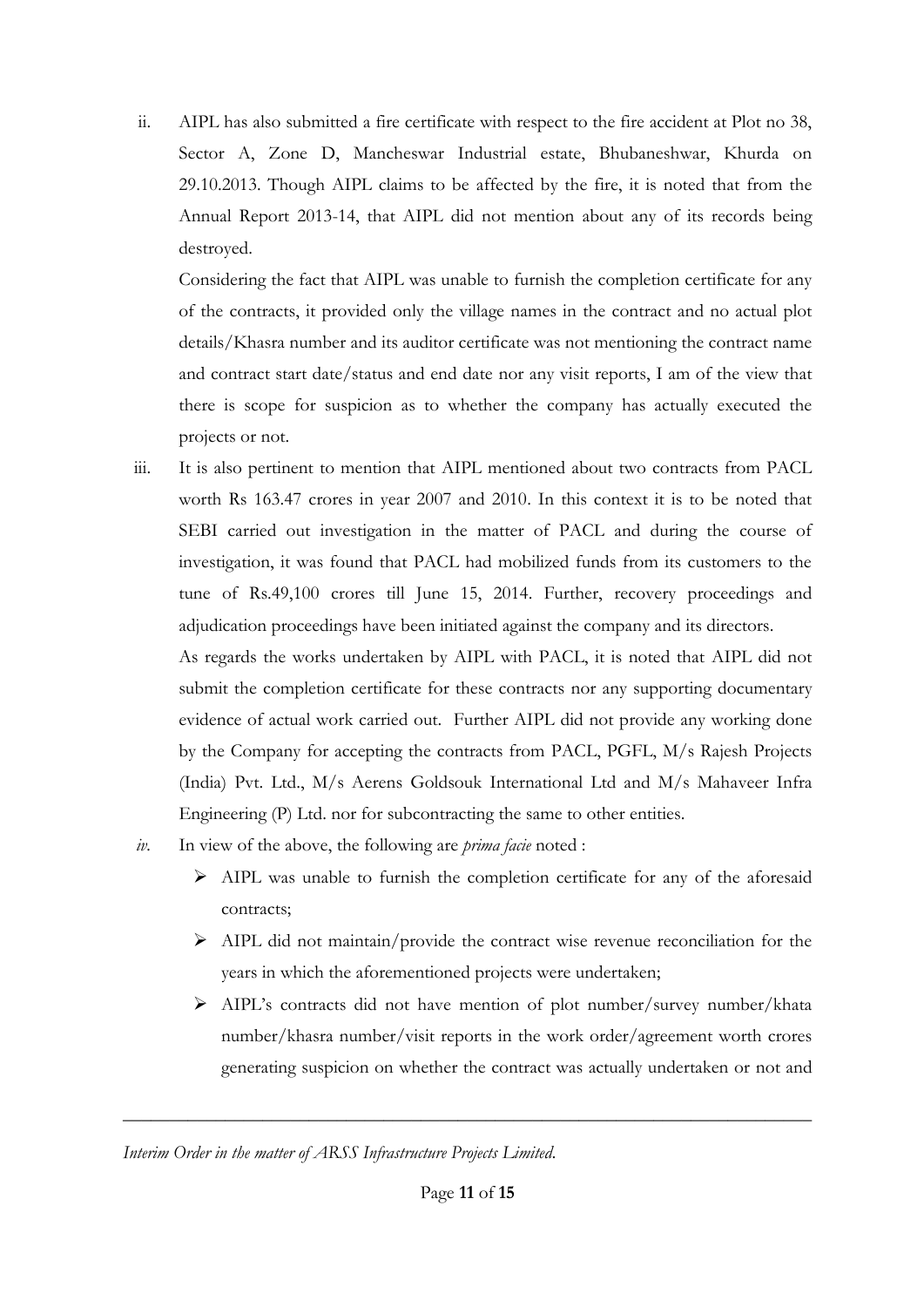whether therefore, the revenue of the company was overstated by many hundreds of crores.

- (b) On one hand company was defaulting on its loans having interest worth approximately Rs. 119.68 crores and on the other hand it was giving short term loans and advances of Rs .461.31 crores. Despite seeking backup documentation for the short term loans and advances and link to the business, if any, AIPL did not submit any documentation for the same. Further, AIPL has written off Rs. 56.37 crores worth of sundry debtors belonging to its own subsidiary and joint ventures. Despite seeking backup documentation for the write off of sundry debtors, AIPL did not submit any documentation. These transactions, default of aforesaid loans and the fact that company did not give split up of Rs.325.49 crores (70%) of Claims receivables raises a strong suspicion on the misuse of funds of the company.
- (c) The auditor has observed the understatement of loss because AIPL has failed to provide for the interest on loans of approximately of Rs.1,471 crores which is required to be provided in the profit and loss statement.
- 17. In view of the above discussion, I find that:-
	- (a) there is *prima facie* evidence of misrepresentation of business/financials as well as suspicion of misuse of funds/ the books of accounts of the company. The directors & KMPs have therefore *prima facie* failed to discharge their fiduciary responsibility. The company is also liable for the *prima facie* violations observed and it is imperative that in the interest of investors, the financials of the company be independently audited to establish their genuineness.
	- (b) In view of the above discussion, there is reasonable ground to believe that the Company has failed to provide documentary proof of execution of contracts undertaken from PACL, PGFL, M/s Rajesh Projects (India) Pvt. Ltd., M/s Aerens Goldsouk International Ltd and M/s Mahaveer Infra Engineering (P) Ltd. Further, the company, contrary to the requirement under AS-7, failed to provide contract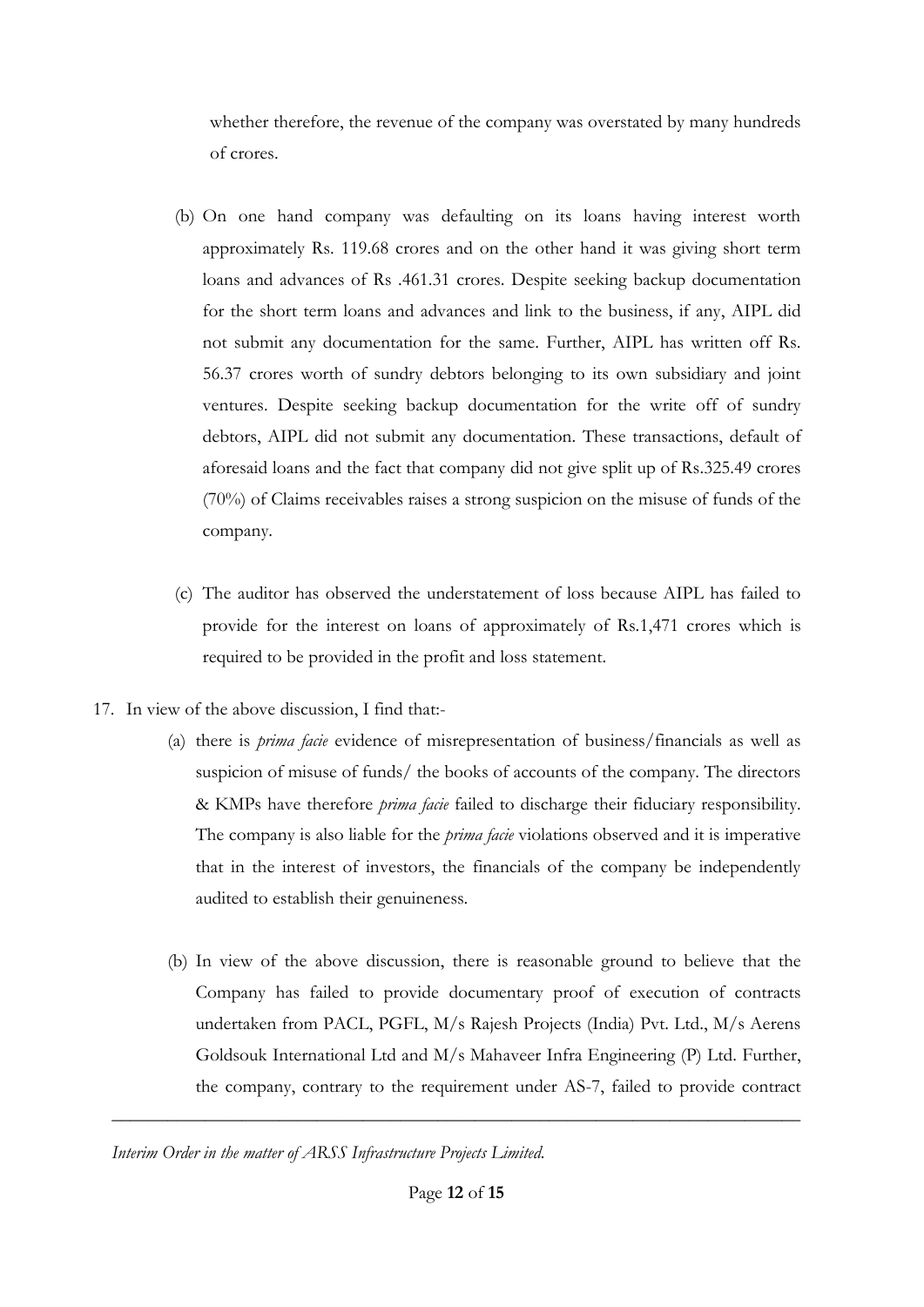wise surplus/loss continuously from FY-2013-14. Given this background, there is reasonable ground to believe that company is possibly misusing its books of accounts by *prima facie*, creating entries of revenue in respect of the contracts for the illegal gains as commission for such entries in the books of the company.

**Issue No. 3.** In view of the determination on the above issues, pursuant to SAT Appeal and the order of SAT in the said appeal, whether, in view of the representation of the Company, the action envisaged in SEBI letter dated August 7, 2017 needs reconsideration.

- 18. In view of the prima facie evidence on the misrepresentation by the company and strong suspicion of misuse of funds / books of account of the company, the persons who are in control of the company and the directors of the company are *prima facie* liable for action by SEBI and should not be permitted to exit the company at the cost of innocent shareholders.
- 19. The findings in this order have been rendered on the basis of the *prima facie* evidence available at this stage. Detailed examination/forensic audit needs to be undertaken to unearth the entire extent of violations.
- 20. Pending, enquiry/ audit, it is appropriate to revert the scrip to the status as it stood prior to issuance of letter dated August 7, 2017 by SEBI with applicable price band.
- 21. In view of the above, I am of the view that following urgent interim actions are required to be taken, pending further enquiry/audit.

## **Interim Order:**

- 22. In the facts and circumstances of the case, I, in exercise of the powers conferred upon me under Sections 11, 11(4), 11A and 11B read with Section 19 of the Securities and Exchange Board of India Act, 1992, hereby, modify, subject to paragraph 22(iv) of this order, the actions envisaged in SEBI's letter dated August 07, 2017 and the consequential actions taken by Stock Exchanges in respect of ARSS Infrastructure Projects Limited (PAN: AADCA4203D) as under:
	- i. The trading in securities of AIPL shall be reverted to the status as it stood prior to

*Interim Order in the matter of ARSS Infrastructure Projects Limited.*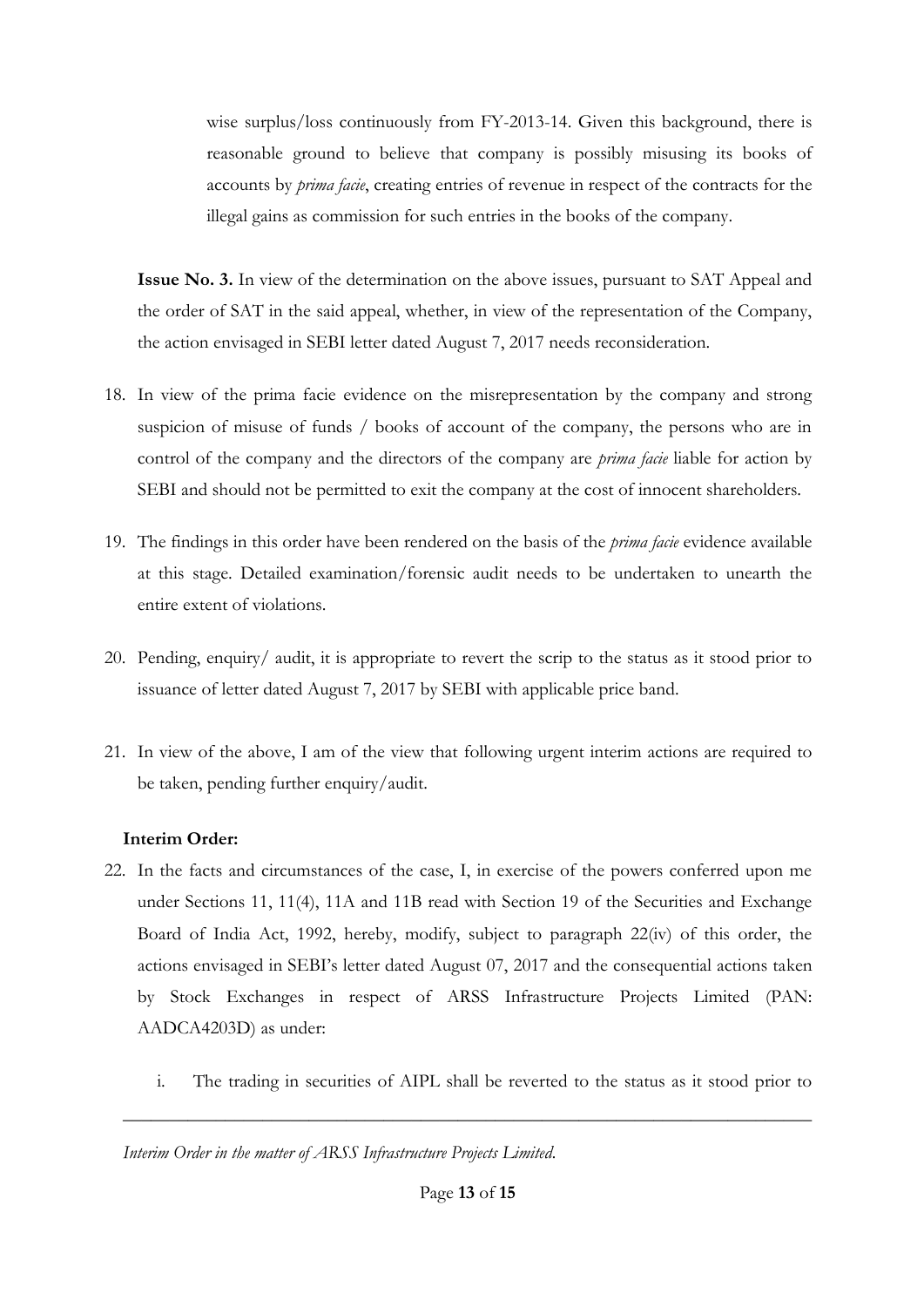issuance of letter dated August 7, 2017 by SEBI.

- ii. Exchange shall appoint an independent forensic *auditor inter alia* to further verify:
	- a. Misrepresentation including of financials and/or business of AIPL, if any;
	- b. Misuse of the funds/books of accounts of the company, if any.
	- c. Whether AIPL has actually executed the contracts claimed to have been undertaken by AIPL from PACL, PGFL, M/s Rajesh Projects (India) Pvt. Ltd., M/s Aerens Goldsouk International Ltd and M/s Mahaveer Infra Engineering (P) Ltd. and if not executed, the extent of value of artificially inflated revenue of AIPL in view of such non execution and the illegal gain if any, earned by AIPL as commission from these contracts.
- iii. The promoters and directors in AIPL are permitted only to buy the securities of AIPL. The shares held by the promoters and directors in AIPL shall not be allowed to be transferred for sale, by depositories.
- iv. The other actions envisaged in SEBI's letter dated August 07, 2017 in paragraph 1 (d), as may be applicable, and the consequential action taken by Stock Exchanges shall continue to have effect against ARSS Infrastructure Projects Limited.
- 23. The '*directors'* for the purpose of direction mentioned at paragraph 22 (iii) above shall mean and include:
	- a. the persons who are acting as directors on the date of this order, or
	- b. the persons who were acting as directors of this company as on August 07, 2017, who cease to be director by way of disqualification by any other authority, or by way of resignation or by any other means, on or after August 07, 2017.
- 24. Accordingly, the representation of ARSS Infrastructure Projects Limited is disposed of.
- 25. The above directions shall take effect immediately and shall be in force until further Orders.
- 26. The *prima facie* observations contained in this Order are made on the basis of the *prima facie* material available on record. In this context, ARSS Infrastructure Projects Limited is advised to file its reply/objections to this interim order. The Company, within 30 days from the date of receipt of this Order, may file its reply, if any, to this Order and may also indicate in the